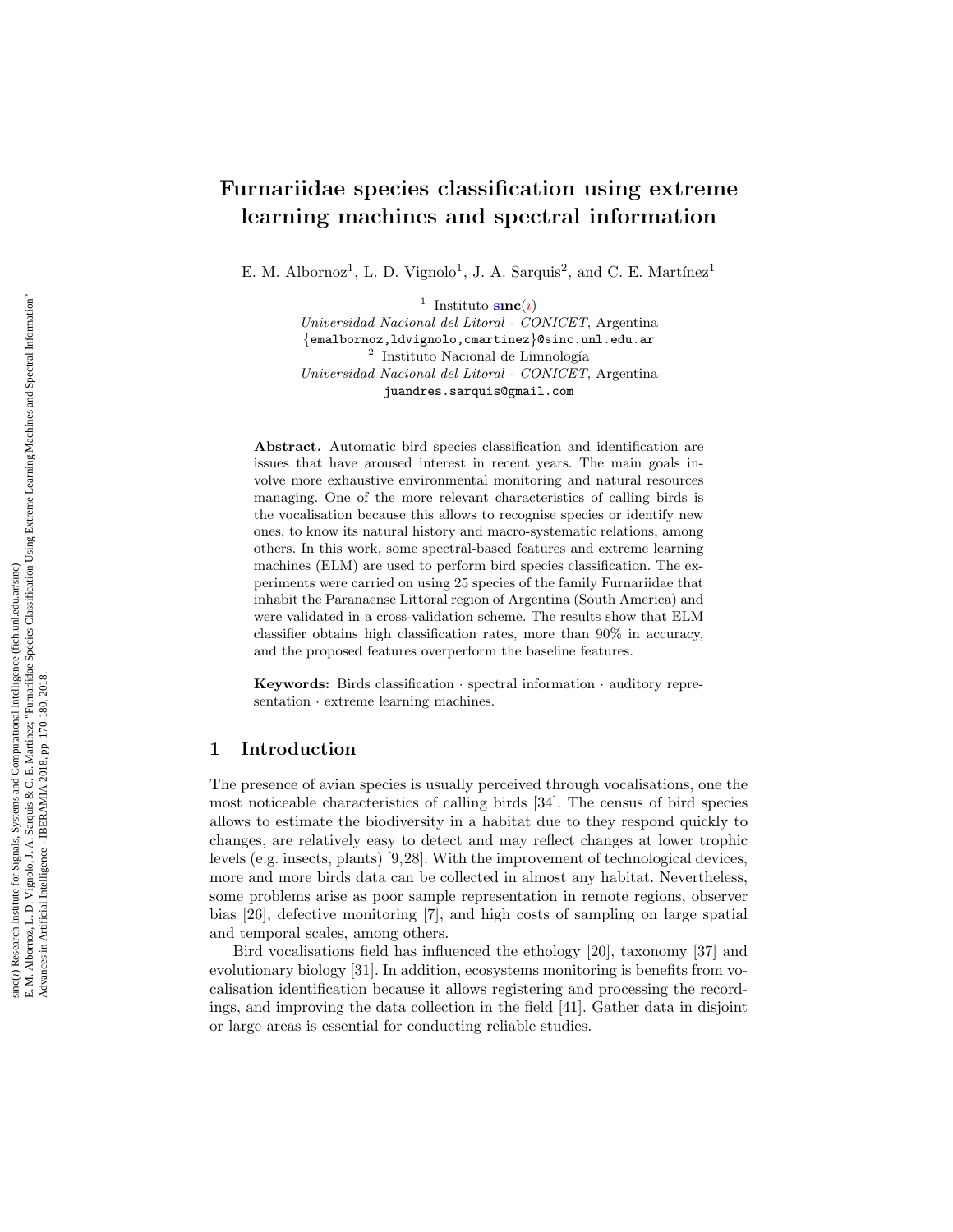

Fig. 1. Paranaense Littoral region (Argentina). Taken from [4].

Passeriformes produce complex songs and can adapt their content over time: depending on the audience [10] or to match it with that of their neighbours [32]. Even, they can take possession of new songs or syllables during their lifetime [29]. Specifically, the Furnariidae family has several songs and some species show similar structures in their songs, manifested in introductory syllables or in the trill format. More complexity is added because the environmental conditions (humidity, wind, temperature, etc.) may alter the recording process, modifying the features that are present in the structure of songs and in the calls (e.g. frequency, duration, amplitude, etc.) [19,47]. Consequently, researchers use recordings from known databases, in order to avoid errors and distortions in analyses and results. As the scientific community validates these registrations (attributes, labels, etc.), they are more credible than "home-made" records despite these can be also affected by environmental conditions. Some works describe vocalisation changes in certain Furnariidae species [5, 35, 46], however, it is novel to evaluates several vocalisations of Furnariidae species from South America simultaneously [4]. In this work, the analysed Furnariidae species inhabit the Paranaense Littoral region (see Figure 1). Many recent studies on bird vocalisations report that this region has become in an interesting place for this task [5].

The classification scheme can be defined as a pipeline of three steps: preprocessing, feature extraction and classification. The first one depends strongly on the recording process and involves filtering, segmentation and enhancement of audio signals. Regarding feature extraction, time- and frequency-based information was employed [25, 34]. In addition, characteristics originally developed for speech analysis were used for bird call recognition: mel frequency cepstral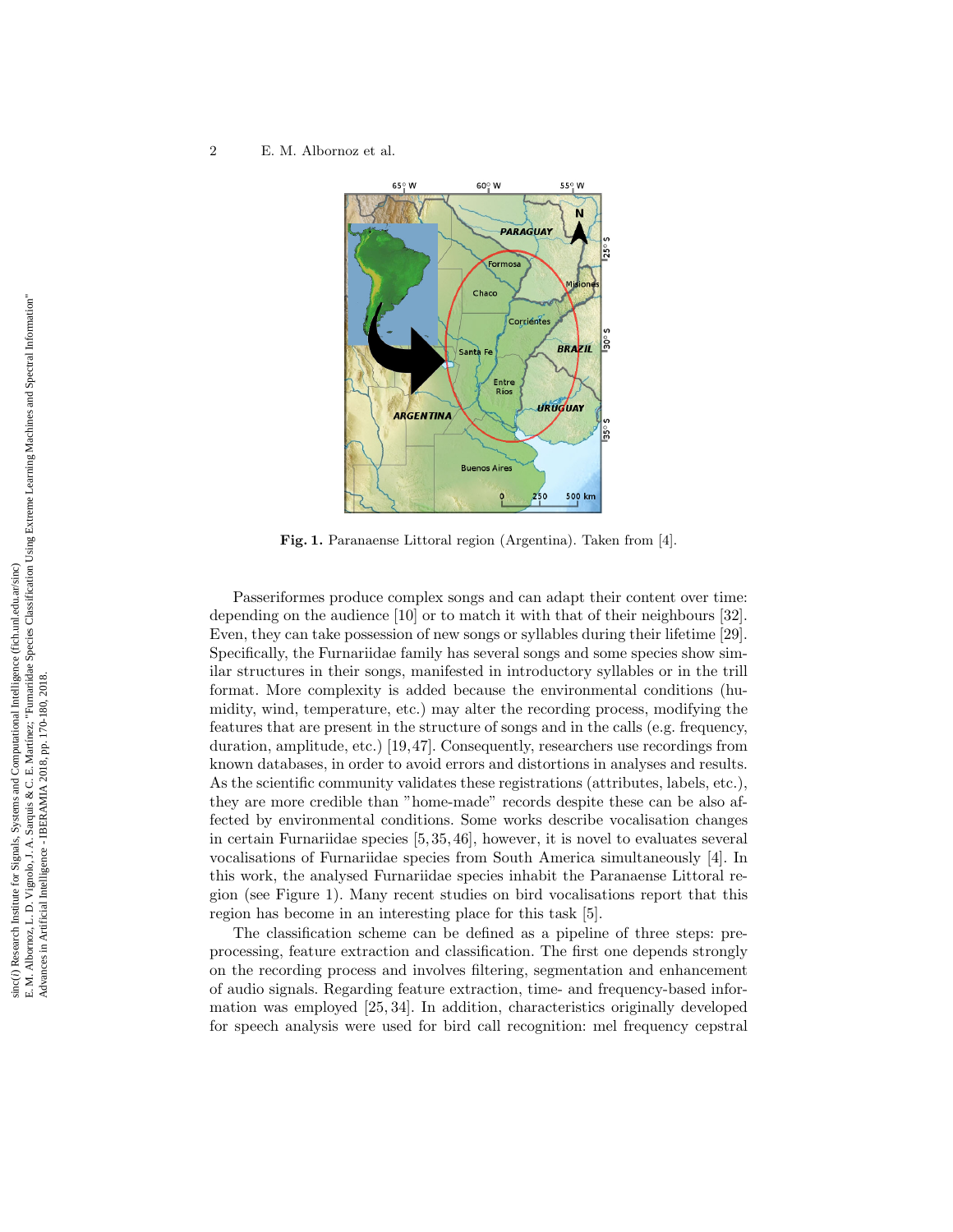coefficients (MFCCs) [16] and standard functionals (mean, standard deviation, kurtosis, etc.) computed over these [13, 36]. Various techniques have been applied to bird call classification: Gaussian mixture model (GMM) [38], support vector machines (SVM) [4], random forest (RF) [8], among others. An interesting strategy based on the pairwise similarity measurements, computed on bird-call spectrograms, was evaluated in [25], where the authors used different classifiers to recognise four species. In [13], thirty-five species were classified using a SVM classifier and six functionals were obtained from each MFCC. A different approach was proposed in [42], where a classifier based on hidden Markov models (HMMs) was used to recognise bird calls through their temporal dynamics. Previous works developing full-automatic methods for vocalisation recognition can be examined in [17, 23, 40], and the current relevance of this topic is shown in some recent works [16, 36]. However, to address the vocalisation recognition of species belonging to the Furnariidae family is novel.

This study proposes to use Extreme Learning Machines classifier with spectralbased parameterisations for Furnariidae species classification. The model needs to be able to perform properly using data from three different databases. The main contributions of this work are the compilation of an interesting set of songs for 25 species of the Furnariidae family, to address the complex classification of species taken from the same family, a novel use of spectral-based and auditory inspired features for this task, and a novel approach using the ELM network.

The following section introduces the data, the features extraction process and the classifier. Section 3 deals with the experimental setup, presents the results an its discussions. Finally, conclusions are summarised and future work is proposed in the last section.

# 2 Materials and methods

This section resumes the speech database, the baseline systems on the task and our approach to feature extraction.

#### 2.1 Bird call corpus and baseline system

To obtain a suitable number of vocalisations for training the classifiers and evaluating the performance, records from three well-known databases were selected and processed to obtain 751 recordings of Furnariidae species. Some of these were selected from the  $Xeno\text{-}canto^3$  database [24, 33, 34], others were taken from the Birds of Argentina & Uruguay: A Field Guide Total Edition corpus  $[12, 27, 30]$ , and finally, several recordings were taken from The Internet Bird Collection<sup>4</sup> [1].

This set of audio signals, obtained from different data sources, involves an additional complexity that the model should be able to handle.

 $^3$  http://www.xeno-canto.org/

 $<sup>4</sup>$  http://ibc.lynxeds.com/</sup>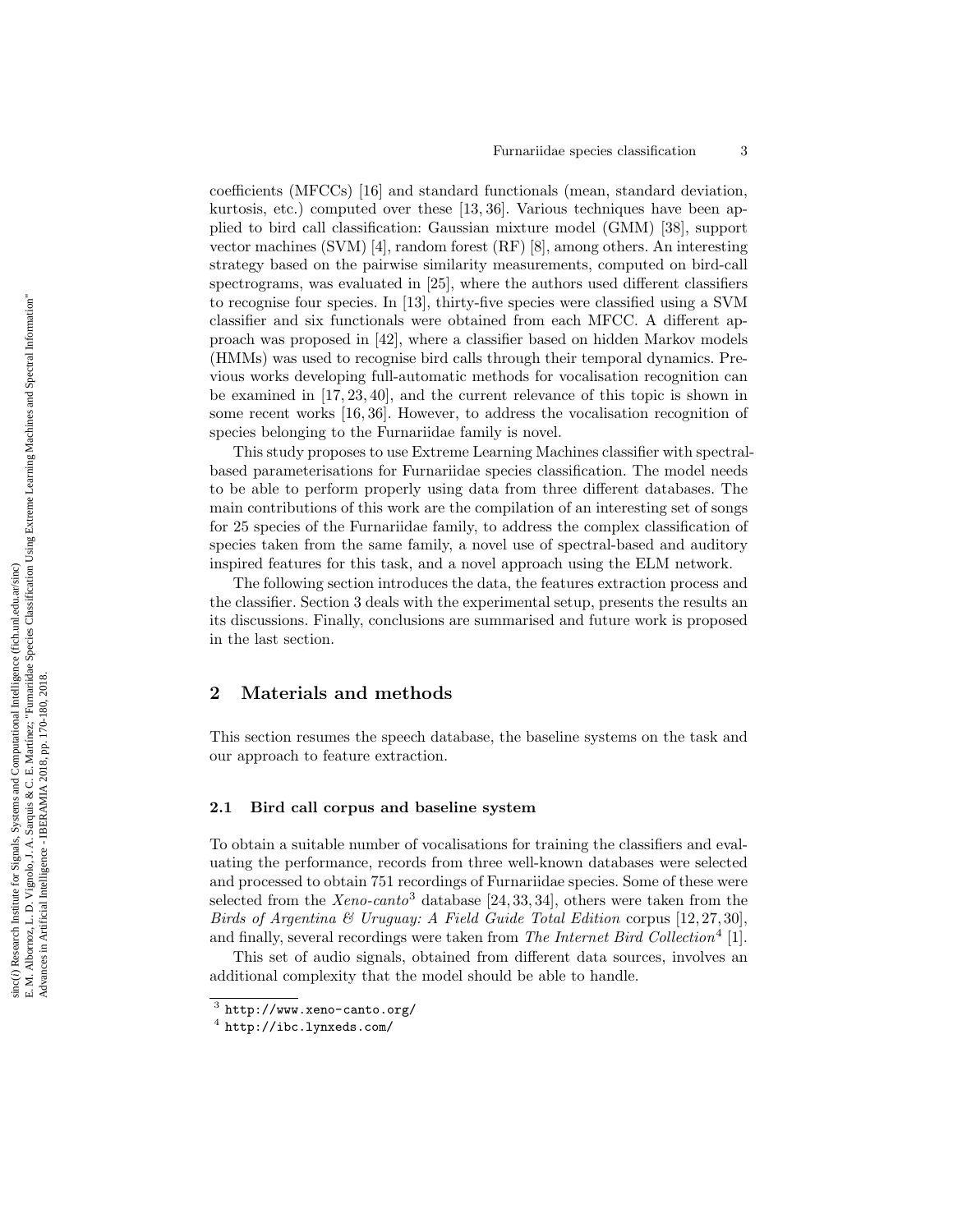4 E. M. Albornoz et al.

Similar to [4], the state-of-art (for speech signals) feature sets are obtained from the recordings using the openSMILE toolkit [14]. It calculates 6373 acoustic features using diverse functionals over low-level descriptor (LLD) contours, and with these we computed the three feature set used as baseline sets. A full description can be found in [43].

## 2.2 Mean of log-spectrum

The Mean of Log-Spectrum (MLS) coefficients is a set of features calculated from spectral data for different frequency bands. They were defined to extract relevant information from speech signals and were firstly used in the analysis and classification of spoken emotions (in clean and noisy conditions  $[2,3]$ ). The MLS coefficients are defined as the average of the signal spectrogram

$$
S(k) = \frac{1}{N} \sum_{n=1}^{N} \log |v(n, k)|,
$$
\n(1)

where k is a frequency band, N is the number of frames in the signal and  $v(n, k)$  is the discrete Fourier transform of the signal in the frame n. For the computation, the spectrograms were obtained with Hamming windows of 25 ms.

## 2.3 Mean of the log-auditory spectrum

In the same way as previously, we propose to analyze the recordings by means of a related set of features based on the auditory spectrogram. The representation of the sound signal at the cochlear level and auditory cortical areas has been studied as an alternative to classical analysis methods, given its intrinsic selective tuning to relevant natural sound [44]. In [45], a model based on neurophysiological investigations at various stages of the auditory system was proposed. This model has two consecutive stages: an early auditory spectrogram with the activity of auditory nerve fibres (Figure 2.3), and a model of the primary auditory cortex used to process the spectrogram and find the spectro-temporal receptive fields. The first stage uses a bank of 128 cochlear (bandpass) filters in the range  $[0 4000$  Hz, with the central frequency of the filter at location x on the logarithmic frequency axis (in octaves) is defined as  $f_x = f_0 2^x$ (Hz), where  $f_0$  is a reference frequency of 1 kHz. This frequency distribution proved to be satisfactory for the discrimination of acoustic clues in speech and further reconstruction of the signals [11]. Using the first stage output, a set of features is built using the mean of the log auditory spectrogram (MLSa) [3], as

$$
S_a(k) = \frac{1}{N} \sum_{n=1}^{N} \log |a(n, k)|,
$$
\n(2)

where  $k$  is a frequency band,  $N$  is the number of frames in the utterance and  $a(n, k)$  is the k-th coefficient obtained by applying the auditory filter bank to the signal in the frame  $n$ .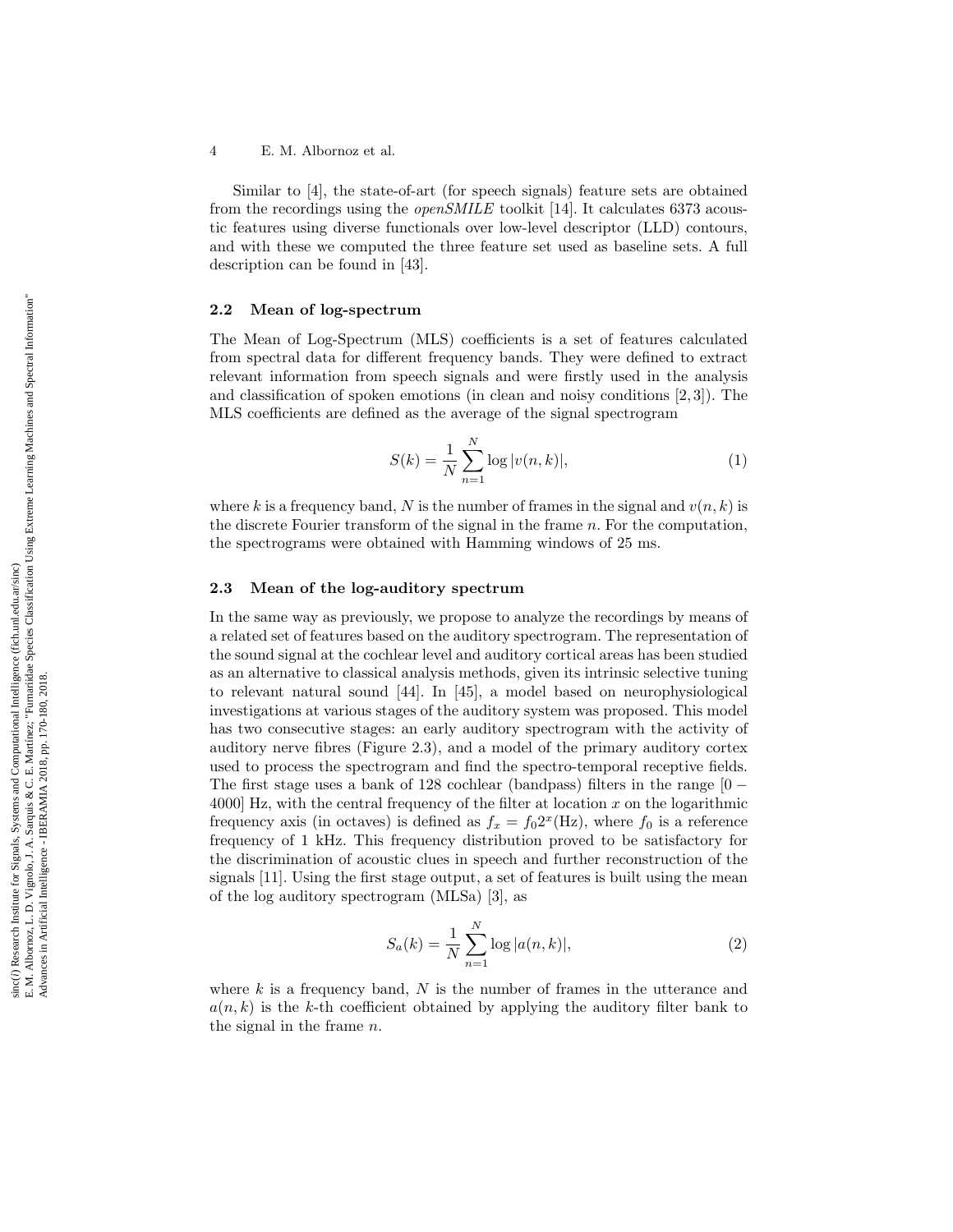

Fig. 2. Scheme of the used auditory model.

## 2.4 Extreme learning machines

The ELM is a kind of artificial neural network with one hidden layer [22] and its main peculiarity respecting to classical models is the training algorithm. It does not need parameter tuning and the hidden neurons are randomly initialised. Consequently, the training time is significantly reduced with respect to other training methods that use complex optimisation techniques.

Formally, let be  $J$  hidden units with  $F$  inputs and  $P$  output units. The hidden layer output is given by

$$
h_j = \Phi(\mathbf{v}_j^T \mathbf{x} + b_j),\tag{3}
$$

with  $\Phi$  as a non-linear activation function,  $\mathbf{v}_j$  the input weights and  $b_j$  the bias for the j-th hidden unit. The hidden-layer output, also known as projected features, can be expressed as  $\mathbf{H} = [\mathbf{h}_1, \dots, \mathbf{h}_N]^T$ . Rewriting the equation in a matrix form, with  $\mathbf{W} = [\mathbf{w}_1, \dots, \mathbf{w}_P], \mathbf{w}_p \in \mathbb{R}^J$  and  $p = 1, \dots, P$  as the output layer weights, the ELM output is

$$
\tilde{\mathbf{Y}} = \mathbf{H}\mathbf{W}.\tag{4}
$$

If the function  $\Phi$  satisfy certain properties (infinitely differentiability and random hidden weights) it can be shown that for any pair of inputs  $(X, Y)$ exists a number  $J < N$  such  $||\tilde{\mathbf{Y}} - \mathbf{Y}|| < \epsilon$  for any small  $\epsilon$  [22]. This means that the ELM can approximate the target  $Y$  as much as we want by adjusting only the number of hidden units and the output weights. The optimisation problem for W can be written as

$$
\underset{\mathbf{W}}{\text{minimise}} \quad ||\mathbf{H}\mathbf{W} - \mathbf{Y}||_2,\tag{5}
$$

which is a least square optimisation problem. The smallest norm solution is given by

$$
\hat{\mathbf{W}} = \mathbf{H}^{\dagger} \mathbf{Y},\tag{6}
$$

where  $H^{\dagger}$  is the Moore-Penrose pseudoinverse [6]. This solution for the optimisation problem is greatly fast comparing with the classical classifiers as SVM or backpropagation multi-layer perceptrons. More mathematical details of the ELM algorithm and several comparison with other neural nets can be seen in [21, 22].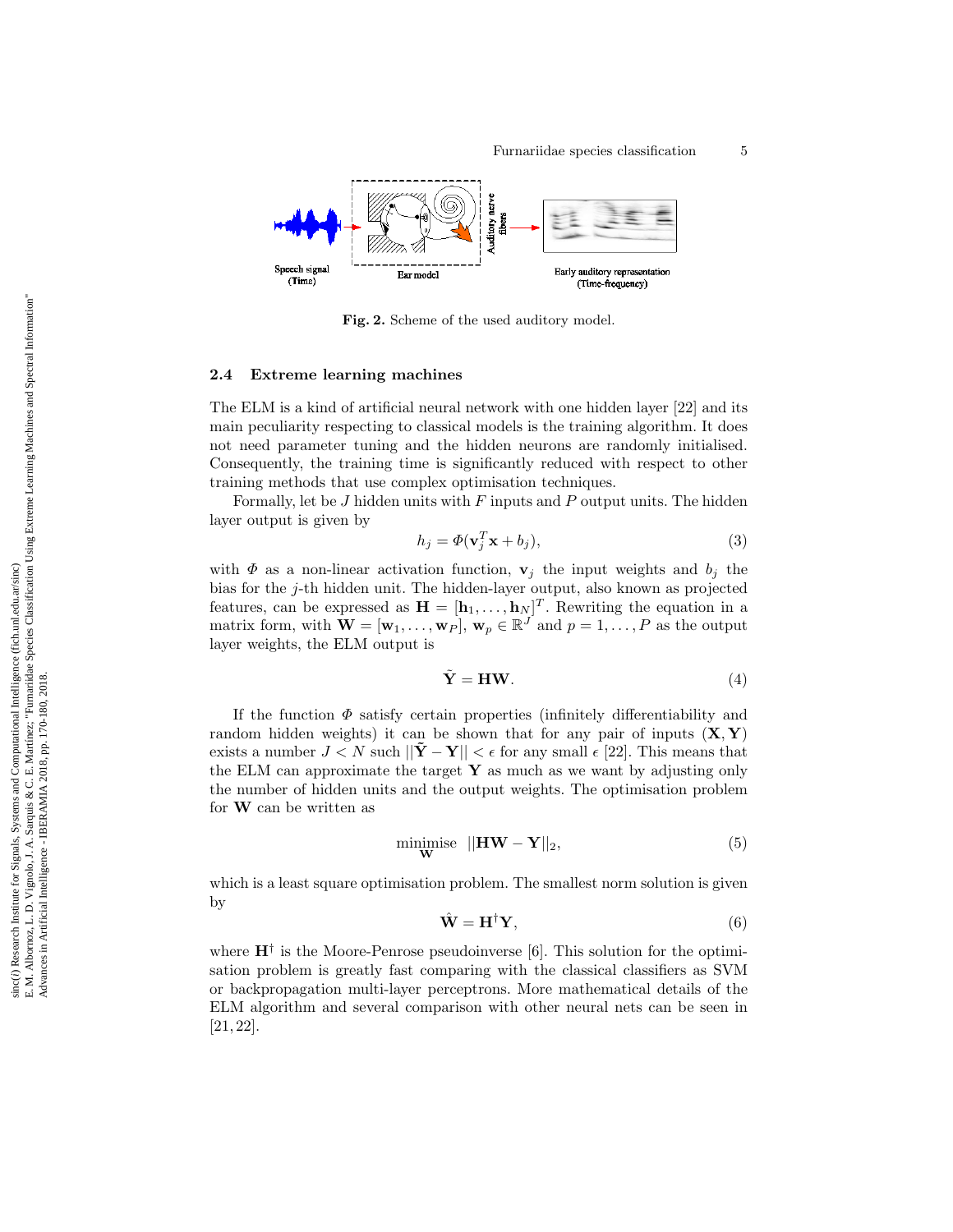#### 6 E. M. Albornoz et al.

|                 | <b>RF100</b> | <b>SVM</b> | MLP        |
|-----------------|--------------|------------|------------|
| Feature vector  | Accuracy     |            |            |
| <b>Baseline</b> | 80.10        | 84.95      | $86.89**$  |
| $MFCC + Fun$    | 83.01        | 85.92      | 89.32*     |
| Full-Set        | 80.10        | 83.50      | $74.27*$   |
|                 |              | UAR.       |            |
| <b>Baseline</b> | 67.00        | 74.07      | $79.21***$ |
| $MFCC + Fun$    | 70.43        | 75.18      | $80.85***$ |
| Full-Set        | 65.24        | 72.46      | $61.90*$   |

Table 1. Summary of best results taken from  $[4]$ ,  $(*$  MLP1,  $**$  MLP2)

## 3 Results and discussions

In this section the experiments are presented and discussed. At first, a directly comparable work is introduced. Then, the experimental scheme and the results using ELM are showed.

In a previous work [4], this Furnariidae set (25 species) was classified using 206 records, all the experiments were performed in a cross-validation scheme. Three features sets were evaluated:

- Baseline: a set of means and variances computed for the first 17 MFCCs, their deltas and acceleration over the entire song (102 features),
- $MFCC+Fun:$  a set of functionals computed only from the MFCCs (531 features),
- $-$  Full-Set: a set of 6373 state-of-the-art features defined for speech processing (INTERSPEECH 2013 ComParE Challenge [39]).

For the determination of performance, two figures of merit are used: the Accuracy is calculated as the mean recognition rate and the Unweighted Average Recall (UAR) is obtained as the average of the class-specific recalls achieved by the system. The baseline for the bird song identification task was defined based on previous works [13, 15]. In Table 1 the best results are showed, using Random Forest (RF) using 100 trees, support vector machines (SVM) and the two best MLP architectures: one hidden layer with a number of neurons set as (Num. of inputs + Num. of outputs)/2 (MLP1) and one hidden layer with a number of neurons set equal to the number of inputs (MLP2). It is important to remark that the best UAR result (82 .21) was reached using the linear forward selection (LFS)  $[18]$  on the *Full-Set* and MLP1, however, it can not be exactly reproduced here for comparison (see [4]).

In the present work, 25 Furnariidae species (751 records) are classified using ELM. The three sets of features presented previously are evaluated using ELM, and compared with MLS+ set (328 features) and MLS++ set (346 features). The MLS+ includes 200 MLS and 128 MLSa coefficients, while the MLS++ added 18 speech-related features (13 MFCCs, pitch, energy, zero-crossing rate, shortterm energy entropy and short-term spectral entropy). For all the experiments,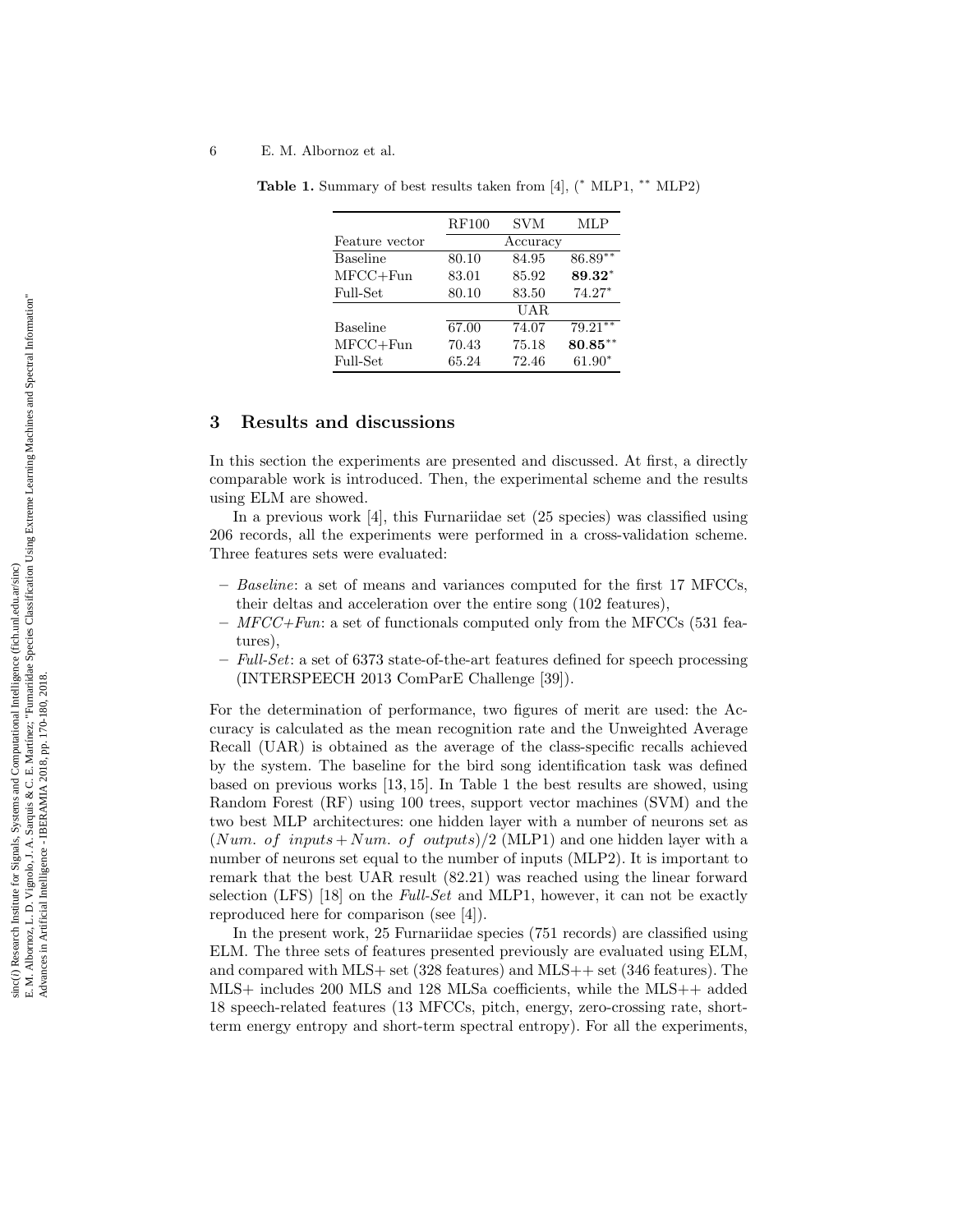a 6-fold cross-validation scheme was performed and for each case, the data were normalised using the percentile 5 and 95 from training partition. The average results for the best configurations are presented in tables 2 and 3. Table 2 shows that the spectral features (MLS and MLSa) improved the accuracy reached by the previos parameterisations, although the UAR is similar as with baseline set. As the MLS+ and MLS++ obtain similar results, it is possible to say that

| Feature vector  | Accuracy $ \% $ | UAR [%] |
|-----------------|-----------------|---------|
| $MLS+$          | 93.22           | 84.89   |
| $MLS++$         | 93.61           | 84.25   |
| <b>Baseline</b> | 91.48           | 84.97   |
| $MFCC + Fun$    | 84.55           | 73.43   |
| Full-Set        | 82.59           | 65.56   |

Table 2. Summary of best results using ELM classifiers.

MFCC and the other prosodic values are not too much useful here. Obviously, both spectral representations are very useful for this issue and it is necessary to explore them more to find the optimal set of characteristics, making feature selection (e.g. with LBS) or incorporating new ones.

As the set of records is notably unbalanced, we propose an experiment to evaluate the balance by repetition. Its utilisation is very extended [39] and it consists in augmenting the minority classes repeating their records. Table 3 shows the results using the balanced data, where the  $MLS+\text{reaches}$  the same percentage as in previous experiment. While it is not possible to conclude that this balance is useful for the system, it is possible to say that it increases the computational cost for the training.

Table 3. Summary of best results using ELM classifiers, balanced.

| Feature vector | Accuracy $ \% $ | $UAR$ [%] |
|----------------|-----------------|-----------|
| $MLS+$         | 93.22           | 84.89     |
| $MLS++$        | 92.13           | 81.69     |
| Baseline       | 85.60           | 78.83     |
| $MFCC + Fun$   | 86.43           | 75.94     |
| Full-Set       | 86.66           | 71.75     |

# 4 Conclusions

Monitoring bird species allows to surveillance the environmental due to it reflects important ecosystem processes and human activities. This work addresses the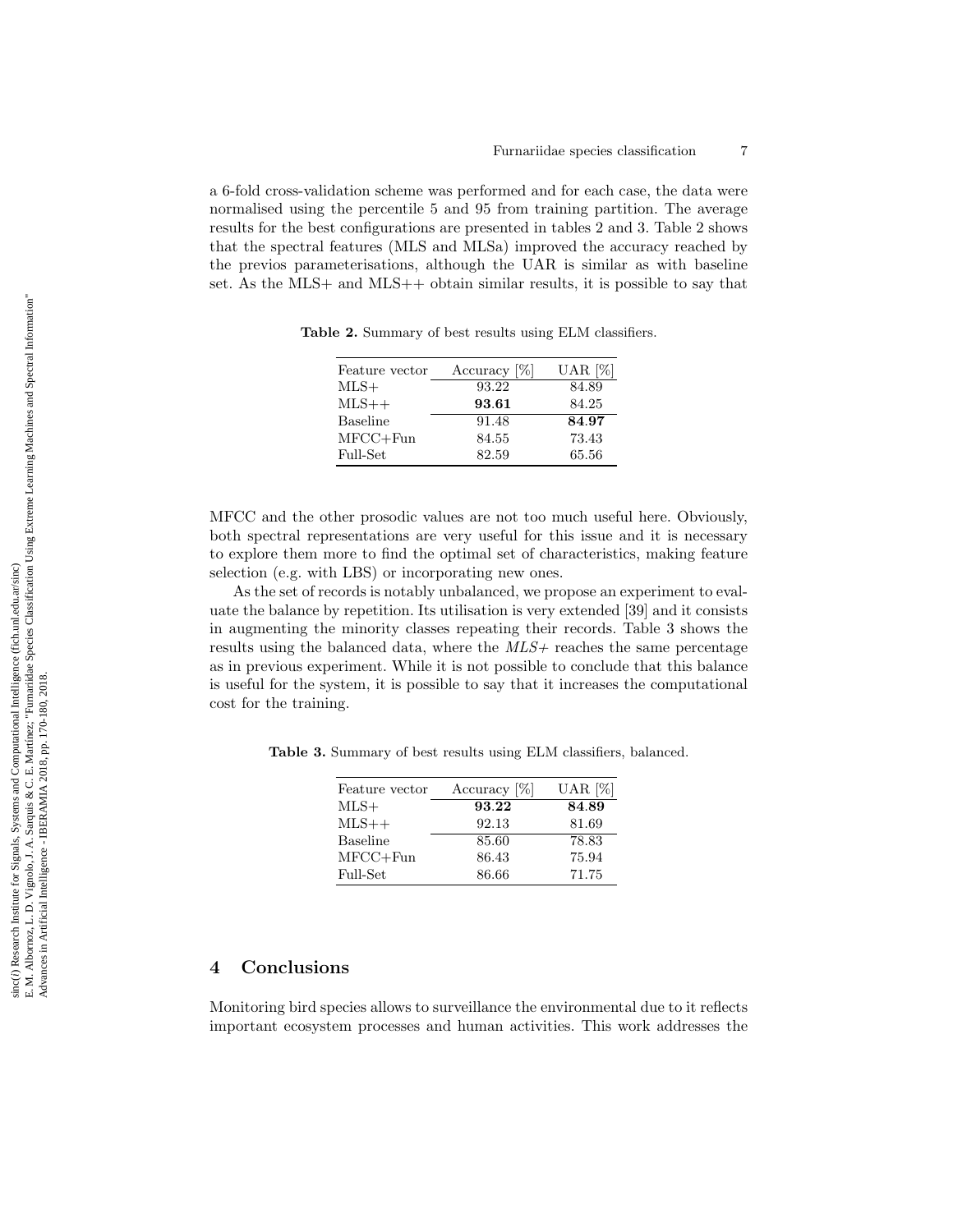## 8 E. M. Albornoz et al.

bird call classification problem using spectral-based features, and compares the performance with previous proposals. Species from the Furnariidae family which inhabit the Paranaense Littoral region were analysed, and although they are well-known in the community, to focus the study on a big group from the same family is very novel.

Results shows that spectral information seems to be really useful to reach a high performance in this application, even considering diverse recordings sources what hinders the task. The sets of features which obtain the best rates here, were previously defined for speech-related tasks, consequently it would be interesting to define more specific features.

This approach could be improved for developing autonomous tools that allow ornithologists to know which species are present in particular areas in order to do ecological monitoring and management. Specifically, it could to help the labelling of Furnariidae recordings, while it could be used for remote and simultaneous monitoring in different areas.

In future research, these spectral parameterisations will be studied further with other classification schemes as deep neural networks that exploit also the local variability along the records. In this sense, an interesting approach is to use the spectral information as images to feed well-known nets as the AlexNet (to perform transfer learning) or to train a new net using spectral information from several bird families. Also, a more in-depth analysis of specific filter banks is needed to process bird song records an to obtain more useful information.

# Acknowledgements

The authors wish to thank to Agencia Nacional de Promoción Científica y Tecnológica (ANPCyT)(with PICT-2015-977), Universidad Nacional del Litoral (with CAID-PJ-50020150100055LI and CAID-PJ-50020150100059LI) and Consejo Nacional de Investigaciones Científicas y Técnicas (CONICET), from Argentina, for their support.

# References

- 1. The internet bird collection. Reference Reviews 26(8), 42–43 (2012)
- 2. Albornoz, E.M., Milone, D.H., Rufiner, H.L.: Spoken emotion recognition using hierarchical classifiers. Computer Speech & Language  $25(3)$ , 556–570 (2011)
- 3. Albornoz, E.M., Milone, D.H., Rufiner, H.L.: Feature extraction based on bioinspired model for robust emotion recognition. Soft Computing pp. 1–14 (2016)
- 4. Albornoz, E.M., Vignolo, L.D., Sarquis, J.A., Leon, E.: Automatic classification of furnariidae species from the paranaense littoral region using speech-related features and machine learning. Ecological Informatics 38, 39–49 (2017)
- 5. Areta, J.I., Pearman, M.: Species limits and clinal variation in a widespread high andean furnariid: The buff-breasted earthcreeper (upucerthia validirostris). The Condor 115(1), 131–142 (2013)
- 6. Ben-Israel, A., Greville, T.N.E.: Generalized inverses: theory and applications. Springer, 2 edn. (2001)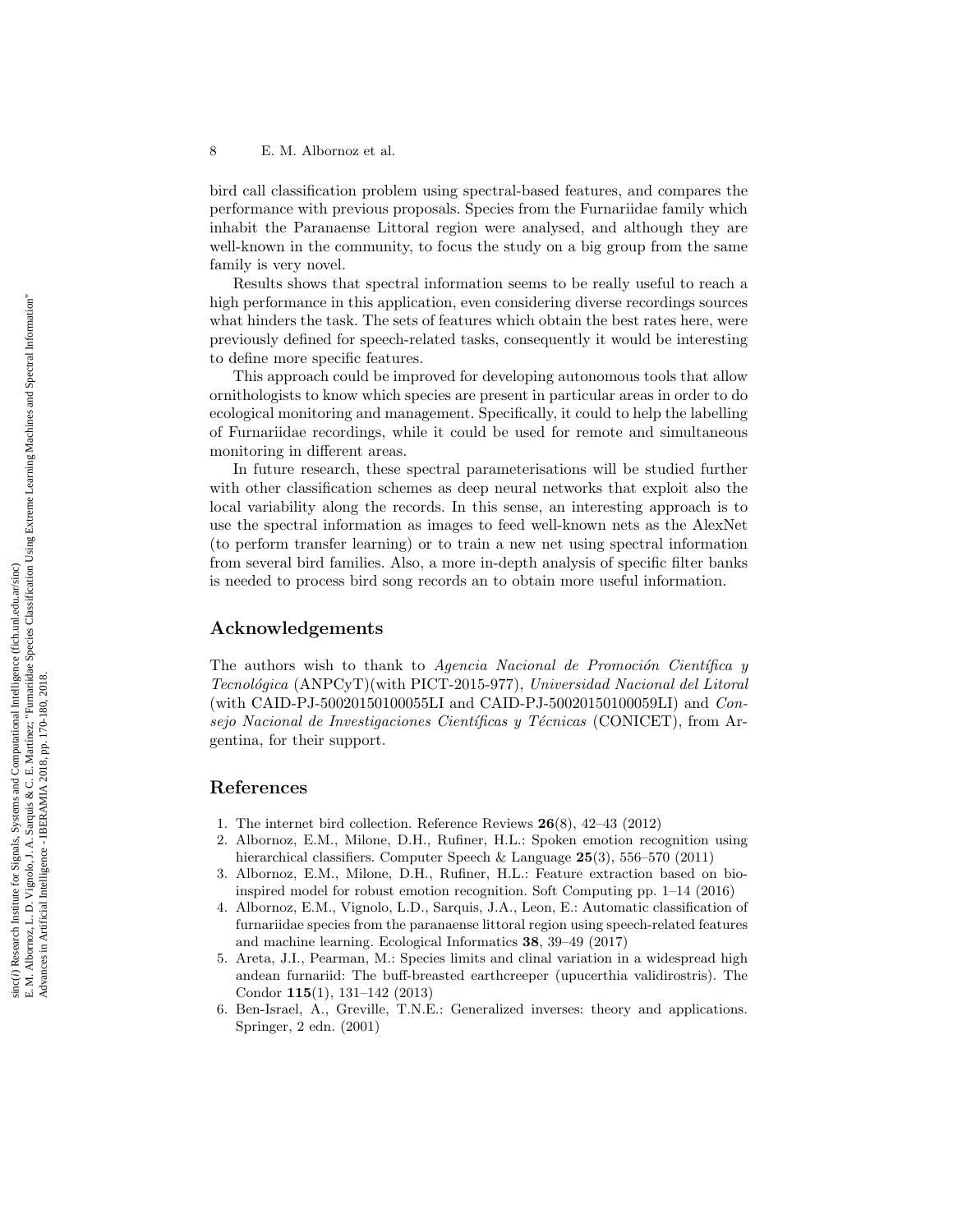- 7. Betts, M., Mitchell, D., Diamond, A., Bêty, J.: Uneven rates of landscape change as a source of bias in roadside wildlife surveys. The Journal of Wildlife Management 71(7), 2266–2273 (2007)
- 8. Breiman, L.: Random forests. Machine Learning 45(1), 5–32 (2001)
- 9. Burkart, R., B´arbaro, N., S´anchez, R., G´omez, D.: Eco-Regiones de la Argentina. Administración de Parques Nacionales (APN). Secretaría de Recursos Naturales y Desarrollo Sostenible, Presidencia de la Nación Argentina (1999)
- 10. Byers, B.E.: Geographic variation of song form within and among chestnut-sided warbler populations. The Auk pp. 288–299 (1996)
- 11. Chi, T., Ru, P., Shamma, S.A.: Multiresolution spectrotemporal analysis of complex sounds. Journal of the Acoustical Society of America 118(2), 887–906 (2005)
- 12. Contreras, J.R., Agnolin, F., Davies, Y.E., Godoy, I., Giacchino, A., Ríos., E.E.: Atlas ornitogeográfico de la provincia de Formosa. Vazquez Mazzini (2014)
- 13. Dufour, O., Artieres, T., Glotin, H., Giraudet, P.: Soundscape Semiotics Localization and Categorization, chap. Clusterized Mel Filter Cepstral Coefficients and Support Vector Machines for Bird Song Identification. InTech Open Book (2014)
- 14. Eyben, F., Weninger, F., Gross, F., Schuller, B.: Recent Developments in openS-MILE, the Munich Open-Source Multimedia Feature Extractor. In: 21st ACM International Conference on Multimedia. pp. 835–838. Barcelona, Spain (October 2013)
- 15. Fagerlund, S.: Bird species recognition using support vector machines. EURASIP Journal on Applied Signal Processing  $2007(1)$ , 64–64 (2007)
- 16. Ganchev, T.D., Jahn, O., Marques, M.I., de Figueiredo, J.M., Schuchmann, K.L.: Automated acoustic detection of vanellus chilensis lampronotus. Expert Systems with Applications 42(15-16), 6098 –6111 (2015)
- 17. Giannoulis, D., Benetos, E., Stowell, D., Rossignol, M., Lagrange, M., Plumbley, M.D.: Detection and classification of acoustic scenes and events: an ieee aasp challenge. In: Proceedings of the Workshop on Applications of Signal Processing to Audio and Acoustics (WASPAA)
- 18. Gütlein, M., Frank, E., Hall, M., Karwath, A.: Large-scale attribute selection using wrappers. In: Computational Intelligence and Data Mining, 2009. CIDM'09. IEEE Symposium on. pp. 332–339. IEEE (2009)
- 19. Harris, C.M.: Absorption of sound in air versus humidity and temperature. The Journal of the Acoustical Society of America 40(1), 148–159 (1966)
- 20. Hesler, N., Mundry, R., Dabelsteen, T.: Does song repertoire size in common blackbirds play a role in an intra-sexual context? Journal of Ornithology 152(3), 591–601 (2011)
- 21. Huang, G., Huang, G.B., Song, S., You, K.: Trends in extreme learning machines: A review. Neural Networks  $61$ ,  $32 - 48$  (2015)
- 22. Huang, G.B., Zhu, Q.Y., Siew, C.K.: Extreme learning machine: Theory and applications. Neurocomputing 70(1-3), 489–501 (2006)
- 23. ICML int. Conf.: Proc. 1st workshop on Machine Learning for Bioacoustics ICML4B (2013), http://sabiod.univ-tln.fr
- 24. Joly, A., Goëau, H., Glotin, H., Spampinato, C., Bonnet, P., Vellinga, W.P., Planque, R., Rauber, A., Fisher, R., Müller, H.: Lifeclef 2014: Multimedia life species identification challenges. In: Kanoulas, E., Lupu, M., Clough, P., Sanderson, M., Hall, M., Hanbury, A., Toms, E. (eds.) Information Access Evaluation. Multilinguality, Multimodality, and Interaction, Lecture Notes in Computer Science, vol. 8685, pp. 229–249. Springer International Publishing (2014)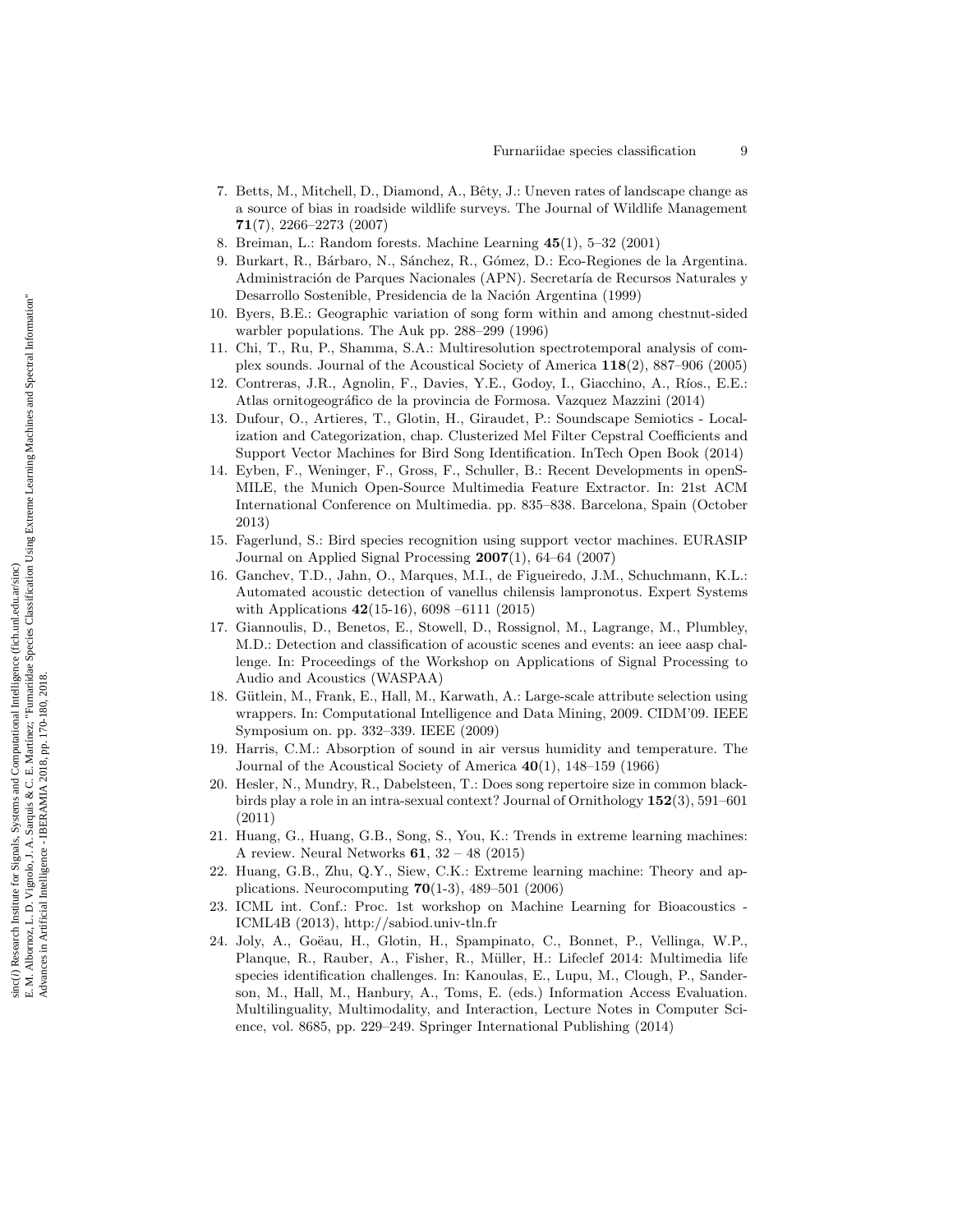- 10 E. M. Albornoz et al.
- 25. Keen, S., Ross, J.C., Griffiths, E.T., Lanzone, M., Farnsworth, A.: A comparison of similarity-based approaches in the classification of flight calls of four species of north american wood-warblers (parulidae). Ecological Informatics 21, 25–33 (2014)
- 26. Laje, R., Mindlin, G.B.: Highly structured duets in the song of the south american hornero. Physical review letters 91(25), 258104 (2003)
- 27. Leon, E.J., Beltzer, A.H., Olguin, P.F., Reales, C.F., Urich, G.V., Alessio, V., Cacciabu´e, C.G., Quiroga, M.A.: Song structure of the golden-billed saltator (saltator aurantiirostris) in the middle parana river floodplain. Bioacoustics  $24(2)$ ,  $145-152$ (2015)
- 28. Louette, M., Bijnens, L., Upoki Agenong'a, D., Fotso, R.: The utility of birds as bioindicators: case studies in equatorial africa. Belgian Journal of Zoology 125(1), 157–165 (1995)
- 29. Marler, P.: Three models of song learning: Evidence from behavior. Journal of Neurobiology 33(5), 501–516 (1997)
- 30. Narosky, T., Yzurieta, D.: Aves de Argentina y Uruguay–Birds of Argentina & Uruguay: Guía de Identificación Edición Total–A Field Guide Total Edition. Buenos Aires, 16 edn. (2010)
- 31. Päckert, M., Martens, J., Kosuch, J., Nazarenko, A.A., Veith, M.: Phylogenetic signal in the song of crests and kinglets (aves: Regulus). Evolution 57(3), 616–629 (2003)
- 32. Payne, R.B.: Song traditions in indigo buntings: origin, improvisation, dispersal, and extinction in cultural evolution. Ecology and evolution of acoustic communication in birds pp. 198–220 (1996)
- 33. Planqué, B., Vellinga, W.P.: Xeno-cano.org, http://www.xeno-canto.org, accessed: 2015-07-10
- 34. Potamitis, I.: Unsupervised dictionary extraction of bird vocalisations and new tools on assessing and visualising bird activity. Ecological Informatics 26, Part 3, 6–17 (2015)
- 35. Potamitis, I., Ntalampiras, S., Jahn, O., Riede, K.: Automatic bird sound detection in long real-field recordings: Applications and tools. Applied Acoustics 80, 1–9 (2014)
- 36. Ptacek, L., Machlica, L., Linhart, P., Jaska, P., Muller, L.: Automatic recognition of bird individuals on an open set using as-is recordings. Bioacoustics  $25(1)$ , 1–19 (2015)
- 37. Raposo, M.A., Höfling, E.: Overestimation of vocal characters in suboscine taxonomy (aves: Passeriformes: Tyranni): causes and implications. Lundiana 4(1), 35–42 (2003)
- 38. Roch, M.A., Soldevilla, M.S., Burtenshaw, J.C., Henderson, E.E., Hildebrand, J.A.: Gaussian mixture model classification of odontocetes in the southern california bight and the gulf of california. The Journal of the Acoustical Society of America 121(3), 1737–1748 (2007)
- 39. Schuller, B., Steidl, S., Batliner, A., Vinciarelli, A., Scherer, K., Ringeval, F., Chetouani, M., Weninger, F., Eyben, F., Marchi, E., Mortillaro, M., Salamin, H., Polychroniou, A., Valente, F., Kim, S.: The INTERSPEECH 2013 Computational Paralinguistics Challenge: Social Signals, Conflict, Emotion, Autism. Proc. Interspeech, ISCA pp. 148–152 (Aug 2013)
- 40. Stowell, D., Plumbley, M.D.: Segregating event streams and noise with a markov renewal process model. Journal of Machine Learning Research 14, 1891–1916 (2013)
- 41. Towsey, M., Wimmer, J., Williamson, I., Roe, P.: The use of acoustic indices to determine avian species richness in audio-recordings of the environment. Ecological Informatics 21, 110–119 (2014)